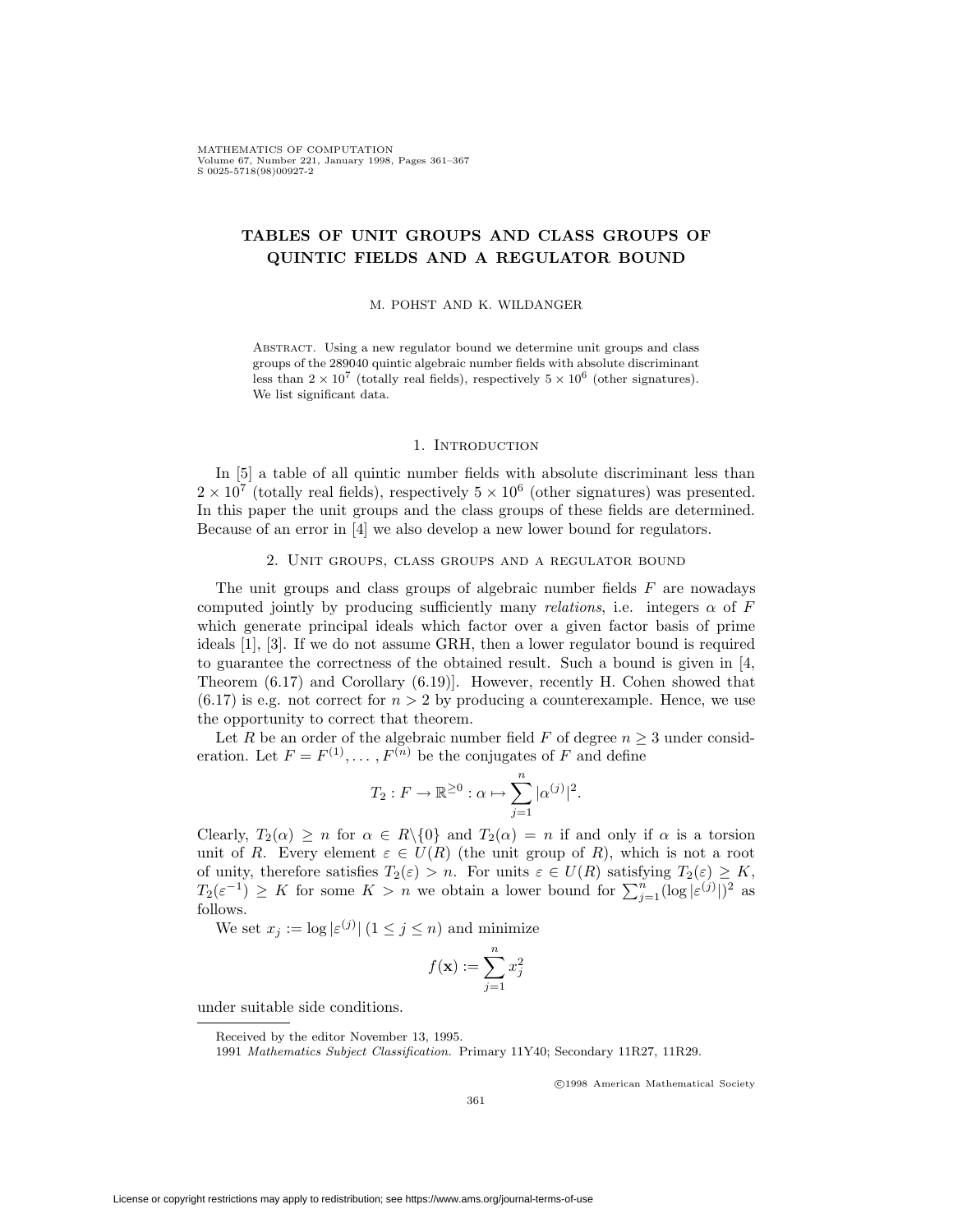**Lemma.** *The function*

$$
f(\mathbf{x}) = \sum_{j=1}^{n} x_j^2
$$

*has a global minimum at a point* **y** *of the set*

$$
S = \left\{ \mathbf{x} \in \mathbb{R}^n \mid \sum_{j=1}^n x_j = 0, \sum_{j=1}^n e^{2x_j} \ge K, \sum_{j=1}^n e^{-2x_j} \ge K \right\}
$$

*with at most three different coordinates.*

*Proof.* The existence of a global minimum is obvious. Because of  $K > n$  we have  $\mathbf{0} \notin S$ . If we assume that one of the conditions

$$
\sum_{j=1}^{n} e^{2x_j} \ge K, \quad \sum_{j=1}^{n} e^{-2x_j} \ge K
$$

is not active, i.e.  $>$  holds, then the problem is reduced to the one of  $(6.17)$  in [4]. We obtain a minimum at a point **y** with at most two different coordinates.

Finally, we assume that equality holds in both cases. Since we want to apply Lagrange multipliers, we need to show that the rank of the matrix

$$
A(\mathbf{x}) = \begin{pmatrix} 1 & \dots & 1 \\ 2e^{2x_1} & \dots & 2e^{2x_n} \\ -2e^{-2x_1} & \dots & -2e^{-2x_n} \end{pmatrix}
$$

is three for  $\mathbf{x} = \mathbf{y}$ . Because of  $\sum_{j=1}^{n} x_j = 0$  and  $\mathbf{x} \neq \mathbf{0}$  any  $\mathbf{x} \in S$  must have positive and negative coordinates, hence the rows 1 and 2 of *A*(**x**) are independent. Let us assume that the third row of  $A(\mathbf{x})$  is linearly dependent from the first and the second. This implies that **x** has exactly two different coordinates. We again obtain the solution of [4] in this case.

Finally, we need to consider local minima for which the rank of  $A(\mathbf{x})$  is three. As we saw above this is tantamount to **x** having at least three different coordinates. Applying Lagrange multipliers to the function

$$
F(\mathbf{x}) := f(\mathbf{x}) + \lambda \sum_{j=1}^{n} x_j + \mu \left( \sum_{j=1}^{n} e^{2x_j} - K \right) + \nu \left( \sum_{j=1}^{n} e^{-2x_j} - K \right)
$$

we obtain for a local minimum in  $\mathbf{x} \in S$  the system of equations

$$
2x_j + \lambda + 2\mu e^{2x_j} - 2\nu e^{-2x_j} = 0.
$$

If we fix the triple  $(\lambda, \mu, \nu)$  we must show that the function

$$
g(x) := 2x + \lambda + 2\mu e^{2x} - 2\nu e^{-2x}
$$

has at most three zeros. The corresponding derivative is

$$
g'(x) = 2 + 4\mu e^{2x} + 4\nu e^{-2x}.
$$

Obviously,  $g'(x)$  has at most two zeros. Therefore  $g(x)$  has at most two extremal<br>values and consequently at most three zeros values and consequently at most three zeros.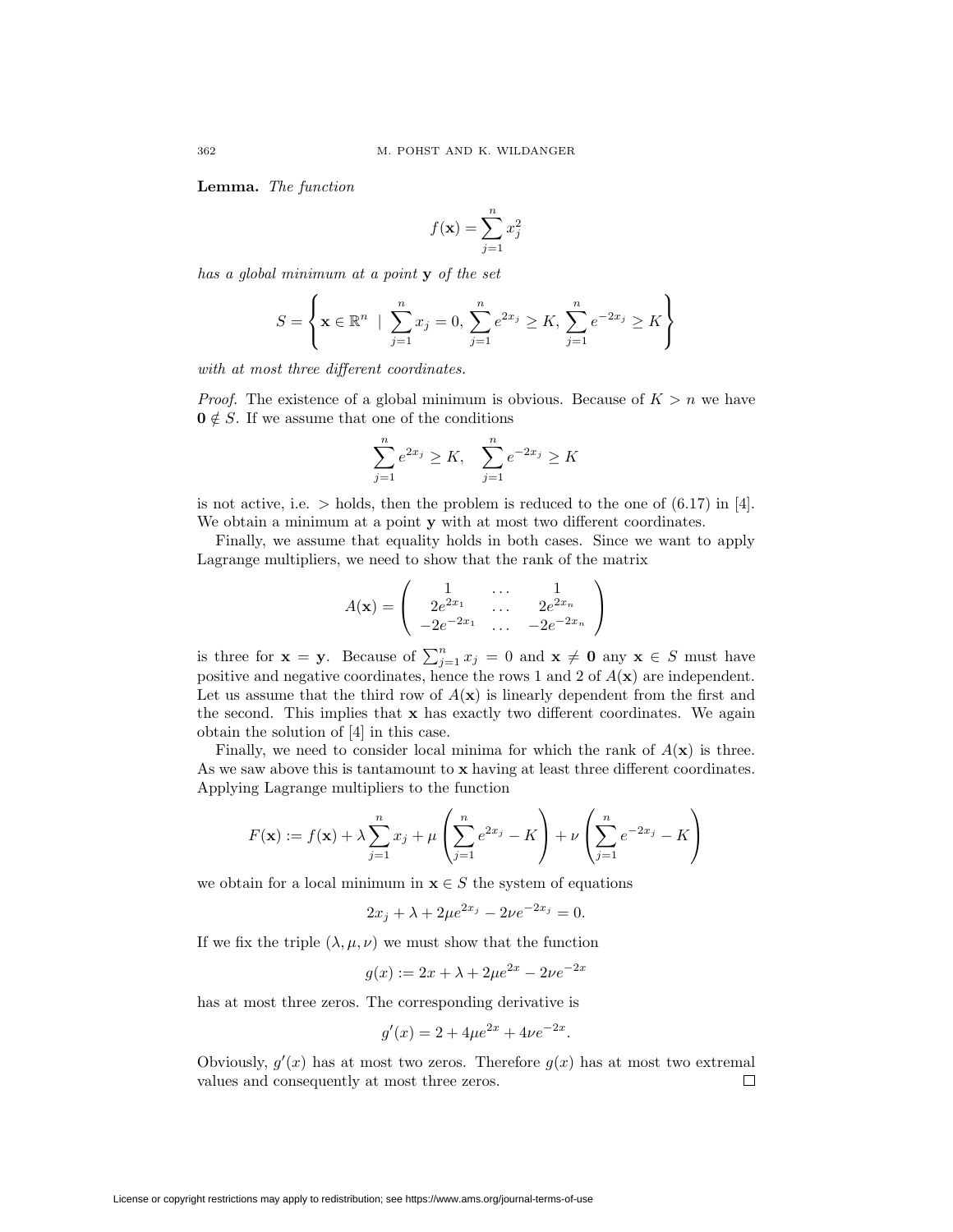For a computation of the global minimum of  $f(\mathbf{x})$  on *S* we therefore need to look only at the elements **<sup>x</sup>** of *S* with at most three different coordinates. As we already pointed out, the premise  $K > n$  guarantees that any  $\mathbf{x} \in S$  has at least two different coordinates, a positive and a negative one. The extremal values at points with exactly two different coordinates are obtained in [4]. They need to be compared with the ones which we obtain in the sequel.

Let  $x, y, z$  be the three different coordinates of an element  $\mathbf{x} \in S$ . Let us assume that their frequencies in **x** are  $n_1, n_2, n_3 \in \mathbb{N}$  subject to  $n_1 \geq n_2 \geq n_3$  and  $n_1 + n_2 +$  $n_3 = n$ . For a fixed triple  $(n_1, n_2, n_3)$  the potential minima  $\mathbf{x} \in S$  can be calculated from the three equations

$$
n_1x + n_2y + n_3z = 0,
$$
  
\n
$$
n_1e^{2x} + n_2e^{2y} + n_3e^{2z} = K,
$$
  
\n
$$
n_1e^{-2x} + n_2e^{-2y} + n_3e^{-2z} = K.
$$

This is not at all difficult since we can transform these equations into a pair of algebraic equations. We set

$$
z = -\frac{n_1x + n_2y}{n_3}
$$
,  $u = e^{2x/n_3}$ ,  $v = e^{2y/n_3}$ 

and obtain

(1) 
$$
n_1u^{n_3} + n_2v^{n_3} + n_3u^{-n_1}v^{-n_2} = K,
$$

$$
n_1u^{-n_3} + n_2v^{-n_3} + n_3u^{n_1}v^{n_2} = K.
$$

We summarize what we derived.

**Theorem.** Let  $\varepsilon \in U(R)$  subject to  $T_2(\varepsilon) \geq K$ ,  $T_2(\varepsilon^{-1}) \geq K$  for some constant *K>n. Let*

$$
T := \left\{ (n_1, n_2, n_3, u, v) \in \mathbb{N}^3 \times (\mathbb{R}^{>0})^2 \middle| \quad n_1 \ge n_2 \ge n_3, \ n_1 + n_2 + n_3 = n, \atop (u, v) \text{ solution of (1)} \right\}.
$$
  
\nThen 
$$
\sum_{j=1}^n (\log |\varepsilon^{(j)}|)^2
$$
 is bounded from below by the minimum of the set  
\n
$$
\left\{ \frac{n_3}{4} (n_1(n_1 + n_3)(\log u)^2 + n_2(n_2 + n_3)(\log v)^2 + 2n_1 n_2 \log u \log v) \middle| \right\}
$$
  
\n
$$
(n_1, n_2, n_3, u, v) \in T \right\}
$$

$$
\cup \left\{ \frac{n}{4} \left( \log \left( \frac{K}{n} + \sqrt{\frac{K^2}{n^2}} - 1 \right) \right)^2 \right\}.
$$

(*We note that the single element of the second set comes from* [4, (6.17)]*.*)

We conclude this section by showing that for  $n = 5$  the set  $T$  consists of just three elements which can be easily calculated. Namely, for  $n = 5$  there are just two possibilities for the triple  $(n_1, n_2, n_3)$ .

*Case* I*.*  $n_1 = n_2 = 2 = 2n_3$ .

We have  $z = -2(x + y)$ ,  $u = e^{2x}$ ,  $v = e^{2y}$  and (1) becomes

$$
2u + 2v + \frac{1}{u^2v^2} = K = \frac{2}{u} + \frac{2}{v} + u^2v^2.
$$

Setting  $U = u + v$ ,  $V = uv$  we obtain

$$
2V^2U + 1 = KV^2, \quad KV = V^3 + 2U.
$$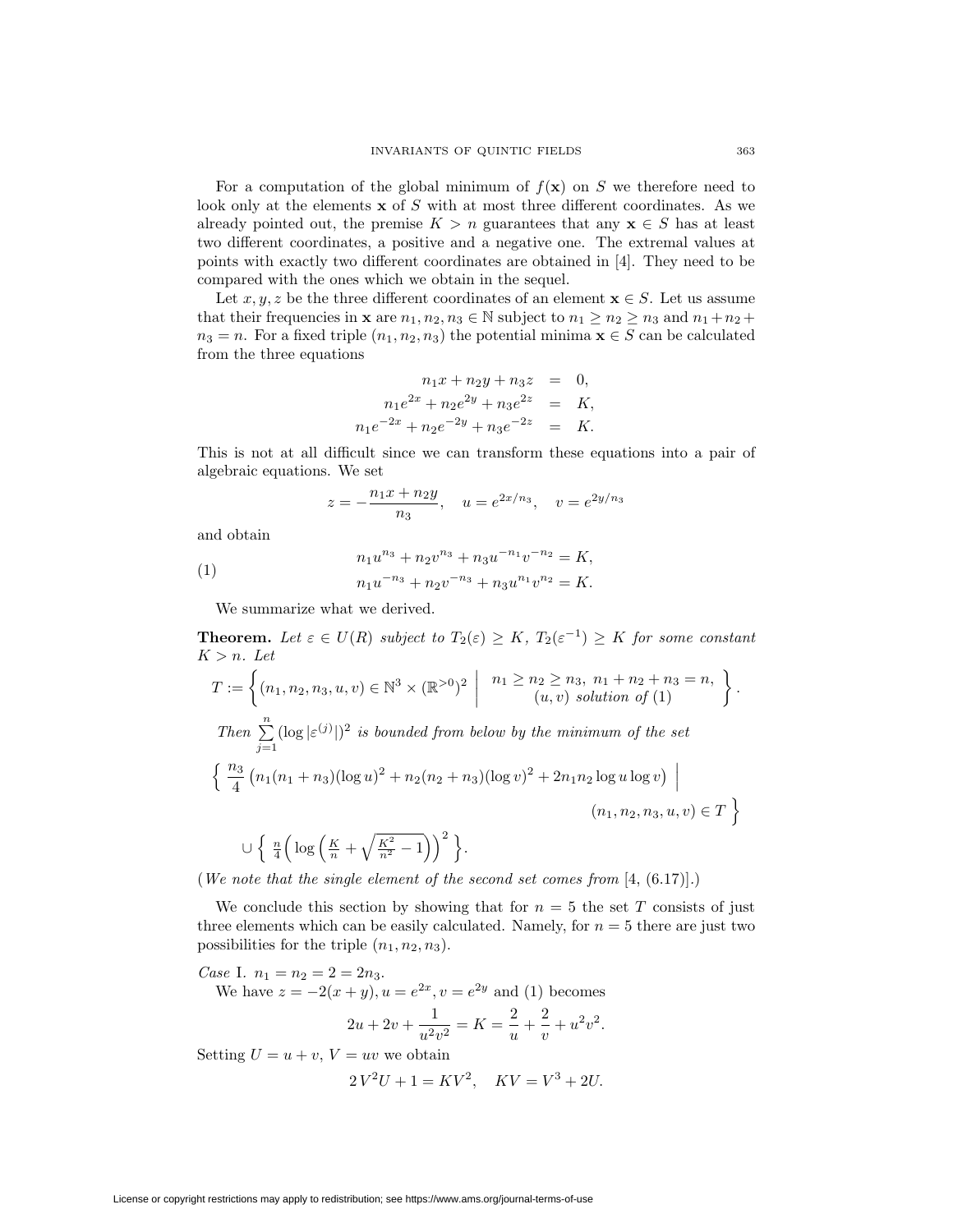Hence, *V* is a zero of the quintic polynomial

$$
g_K(t) = t^5 - 1 - Kt^2(t - 1).
$$

There are exactly three positive zeros of *g<sup>K</sup>*, say

$$
V_1 = 1, V_2 > 1, V_3 = \frac{1}{V_2}.
$$

Since with *V* also  $\frac{1}{V}$  is a zero of  $g_K(t)$  we obtain

$$
V_2 = \frac{1}{4} \left( -1 + \sqrt{4K + 5} + \sqrt{2\sqrt{2K - 5} - \sqrt{4K + 5}} \right).
$$

As corresponding *U*-values we get

$$
U_1 = \frac{K-1}{2}, \quad U_2 = \frac{V_2}{2}(K - V_2^2) = \frac{1}{2}(K - V_2^{-2}).
$$

Replacing  $U_2$  by  $U_3$  is tantamount to replacing  $u_2, v_2$  by  $\frac{1}{u_2}, \frac{1}{v_2}$ . But the latter gives the same lower bound as we immediately see from the structure of the function to the same lower bound as we immediately see from the structure of the function to be minimized, in this case

$$
Z(V) = 2\left(\frac{\log u}{2}\right)^2 + 2\left(\frac{\log v}{2}\right)^2 + (\log u + \log v)^2
$$
  
=  $\frac{3}{2}(\log V)^2 + \log u \log \frac{u}{V}$ ,

where  $\log v = \log V - \log u$  and w.l.o.g.

$$
u = \frac{U}{2} + \sqrt{\frac{U^2}{4} - V}.
$$

Hence, we obtain two elements

$$
(2, 2, 1, u_1 = \frac{K-1}{4} + \sqrt{\left(\frac{K-1}{4}\right)^2 - 1}, \frac{1}{u_1}), \quad (2, 2, 1, u_2, v_2)
$$

of *T* in this case.

*Case* II*.*  $n_1 = 3 = 3n_2 = 3n_3$ .<br>Then  $z = -3x - y$ ,  $y = e^{2x}$ Then  $z = -3x - y$ ,  $u = e^{2x}$ ,  $v = e^{2y}$  and (1) becomes

$$
3u + v + u^{-3}v^{-1} = K = 3u^{-1} + v^{-1} + u^{3}v.
$$

Eliminating *v* we obtain that  $u \neq 0$  must be a zero of the quintic polynomial

$$
h_K(t) = t^5 - 1 - \frac{K}{3}t(t^3 - 1).
$$

There are exactly three real zeros:

$$
u_1 = 1,
$$
  
\n
$$
u_2 = \frac{1}{12} \left( K - 3 + \sqrt{K^2 + 6K + 45} + \sqrt{2} \sqrt{K^2 - 45 + (K - 3) \sqrt{K^2 + 6K + 45}} \right),
$$
  
\n
$$
u_3 = \frac{1}{u_2}.
$$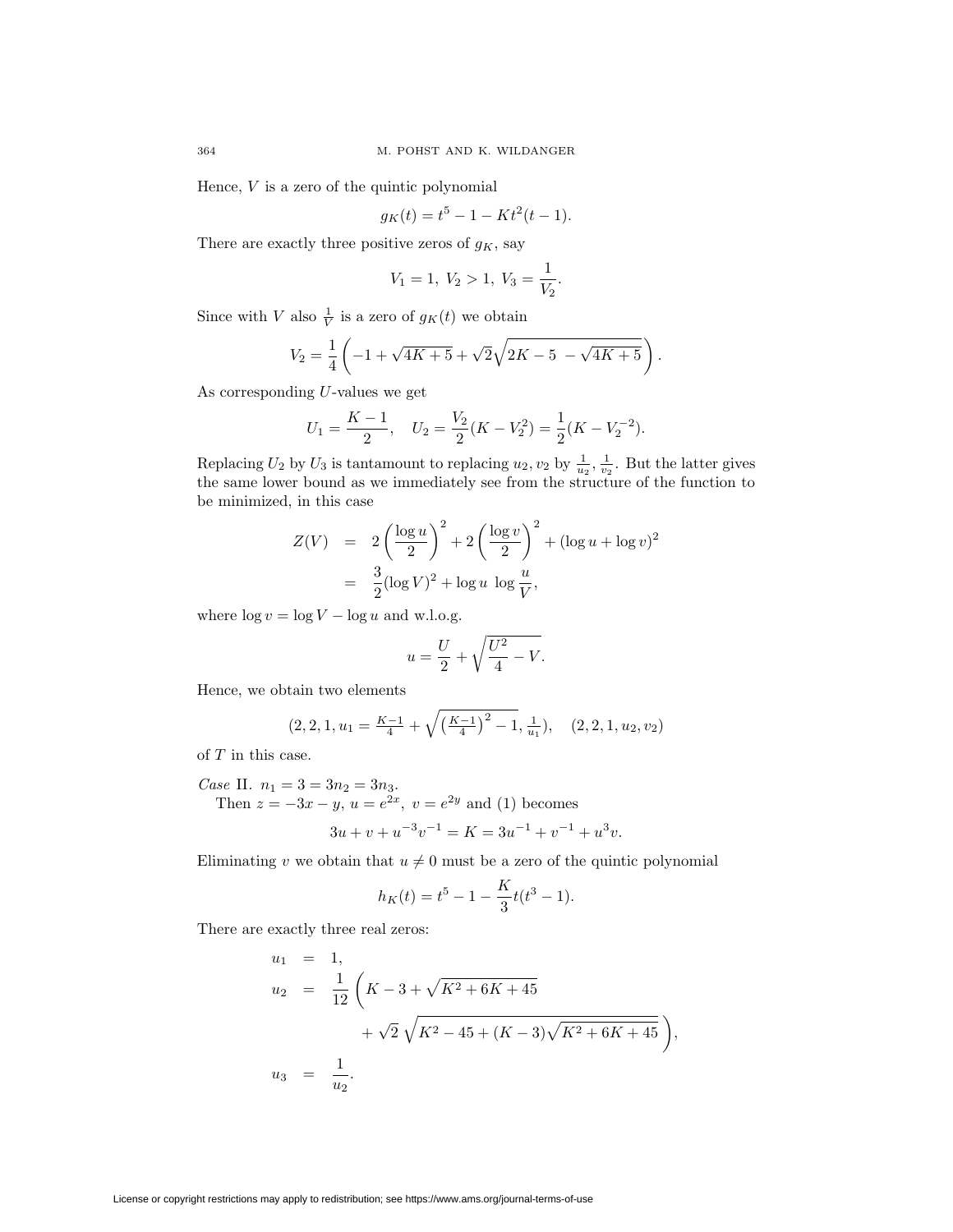The transition from  $u_2$  to  $u_3$  has no effect on the function to be minimized:

$$
Z(u) = \frac{1}{4} \left( 3 (\log u)^2 + (\log v)^2 + (3 \log u + \log v)^2 \right)
$$
  
= 3 (\log u)^2 + \frac{1}{2} (\log v) (3 \log u + \log v).

Here we can choose *v* without loss of generality as

$$
v = \frac{K - 3u}{2} + \sqrt{\left(\frac{K - 3u}{2}\right)^2 - u^{-3}}.
$$

The radicand of that expression is negative for  $K > 5$ , however. Hence, in this case the only remaining solution is

$$
\left(3, 1, 1, 1, \frac{K-3}{2} + \sqrt{\left(\frac{K-3}{2}\right)^2 - 1}\right).
$$

As a demonstration of this new result we list the results of the theorem for  $n = 5$ and several *K*-values. The minimum is always obtained in case II.

|                                                                                                   |     | 15                                        | 20   | 25   | 30   |
|---------------------------------------------------------------------------------------------------|-----|-------------------------------------------|------|------|------|
| 2 different coordinates                                                                           |     | $12.17$   3.88   5.32   6.57   7.67       |      |      |      |
| 3 different coordinates, case I, $u = 1 \mid 0 \mid 2.10 \mid 3.71 \mid 5.02 \mid 6.14 \mid 7.13$ |     |                                           |      |      |      |
| 3 different coordinates, case I, $u > 1$                                                          |     | $2.05 \mid 3.56 \mid 4.78 \mid 5.82 \mid$ |      |      | 6.72 |
| 3 different coordinates, case II                                                                  | 185 | 3.07                                      | 4.00 | 4.77 |      |

### 3. Results on unit groups

Since we cannot present all fundamental units, we give a short overview on the size of the regulators *<sup>R</sup><sup>F</sup>* that occur. With respect to the Galois group we get the following distributions:

# **Totally real fields**

|                              | $A_5$ |    | $C_5 \mid D_5$ | $\text{Hol}(C_5)$ | $S_5$ |       |
|------------------------------|-------|----|----------------|-------------------|-------|-------|
| $0 < R_F < 5$                |       |    | U              |                   | 4     | 5     |
| $5 \le R_F < 10$             |       |    |                | 0                 | 19    | 20    |
| $\overline{10} \le R_F < 50$ |       | 2  | 2              | $\theta$          | 1074  | 1078  |
| $50 \le R_F < 100$           | 3     |    | 10             | 3                 | 3735  | 3752  |
| $100 \le R_F < 500$          | 15    |    | 12             | 12                | 17288 | 17328 |
| $500 \leq R_F$               | 0     |    |                | 0                 | 556   | 557   |
|                              |       | Ð. |                | 15                | 22676 | 22740 |

 $Hol(C_5)$ , the holomorph of the group  $C_5$ , is the semidirect product of  $C_5$  (as normal subgroup) with its automorphism group.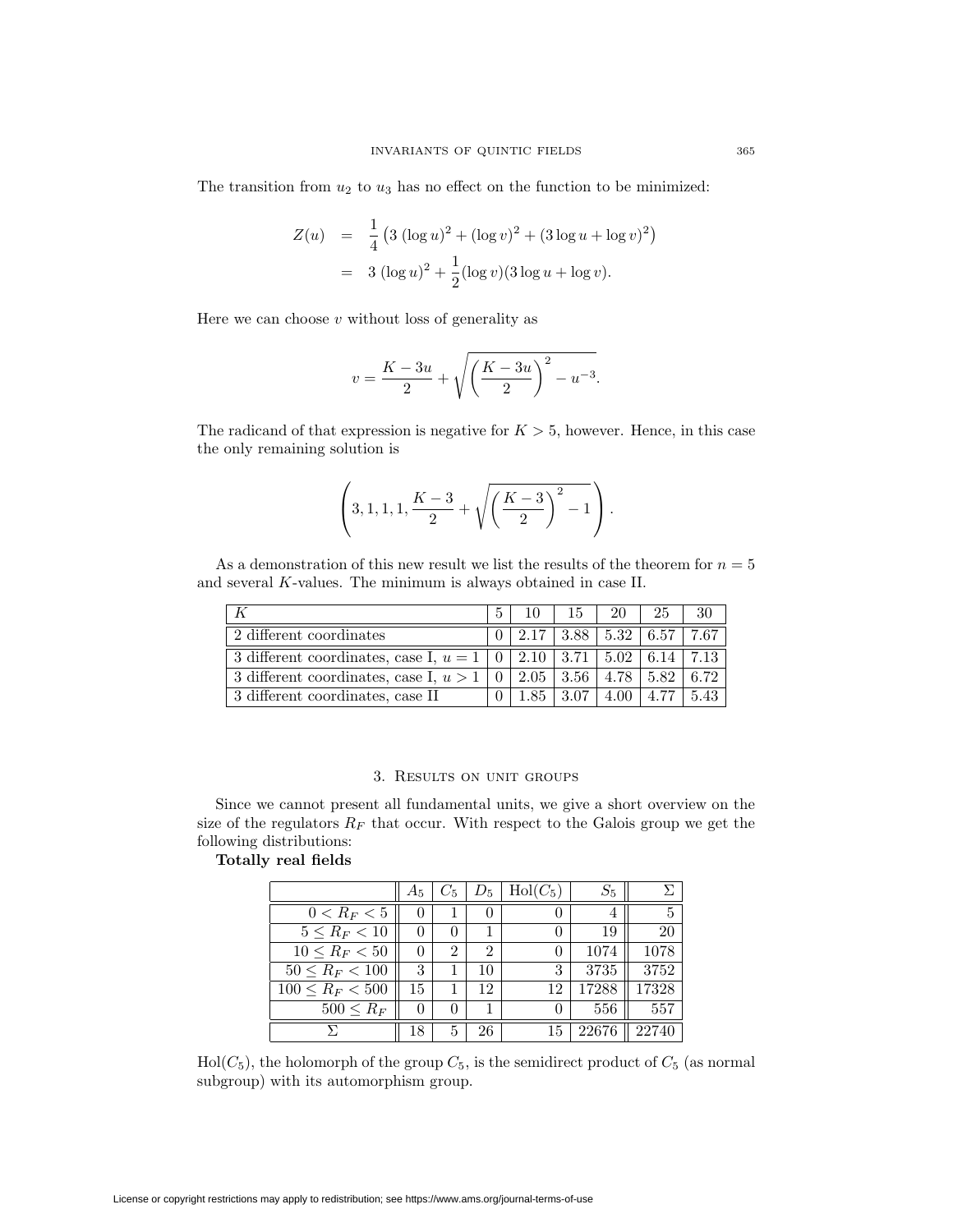**Fields with signature**  $r_1 = 3$  and  $r_2 = 1$ 

|                     | $S_{5}$ |
|---------------------|---------|
| $0 < R_F < 5$       | 258     |
| $5 \le R_F < 10$    | 1070    |
| $10 \le R_F < 50$   | 29883   |
| $50 \le R_F < 100$  | 32242   |
| $100 \le R_F < 500$ | 15941   |
| $500 \leq R_F$      |         |
|                     | 79394   |

**Fields with signature**  $r_1 = 1$  **and**  $r_2 = 2$ 

|                                | $A_5$ | $D_5$ | $\text{Hol}(C_5)$ | $S_5$        | Σ.     |
|--------------------------------|-------|-------|-------------------|--------------|--------|
| $0 < R_F < 5$                  |       | 16    | 3                 | 1782         | 1808   |
| $5 \le R_F < 10$               | 17    | ד     | 2                 | 6944         | 6970   |
| $\overline{10} \le R_F < 50$   | 140   | 56    | 47                | 91975        | 92218  |
| $50 \le R_F < 100$             | 68    | 23    | 26                | 60445        | 60562  |
| $\overline{100} \le R_F < 500$ | 26    | 27    | 3                 | 25292        | 25348  |
| $500 \leq R_F$                 |       |       |                   | $\mathbf{0}$ |        |
|                                | 258   | 129   | 81                | 186438       | 186906 |

## 4. Results on class groups

We conclude with a detailed survey of the class group structures that occur. With respect to the Galois group the following tables show the frequency of each class group and the corresponding minimal absolute field discriminant (if less than 10<sup>7</sup>, respectively  $5 \times 10^6$ ). For a field *F* we denote its class number by  $h_F$  and the stucture of its class group by *CL<sup>F</sup>* .

**Totally real fields**

| $n_F$ | $U L_F$           | A5                       | U.5                      |                          | $\operatorname{Hol}(C_5)$ | ω5               |       |
|-------|-------------------|--------------------------|--------------------------|--------------------------|---------------------------|------------------|-------|
|       | $\bigcup$         | (3104644)                | 4641<br>5                | 160801<br>26             | (2382032)<br>15.          | (24217)<br>22550 | 22614 |
|       | $\mathsf{\sim}_2$ | $\overline{\phantom{a}}$ | $\sim$                   | $\overline{\phantom{a}}$ | $-$                       | (4010276)<br>19  | 119   |
| Ω     | U3                | $\sim$                   | $\overline{\phantom{a}}$ | $\overline{\phantom{a}}$ | $\overline{\phantom{a}}$  | (8481512)<br>6.  |       |
|       | U4                | $\overline{\phantom{a}}$ | $-$                      | $-$                      | $\overline{\phantom{a}}$  | 13664837         |       |
|       |                   | 18                       |                          | 26                       | ιb                        | 22676            | 22740 |

**Fields with signature**  $r_1 = 3$  and  $r_2 = 1$ 

| $h_F$ | $CL_F$  | $C_{\rm 5}$   |
|-------|---------|---------------|
|       | $C_1$   | 77598 (4511)  |
| 2     | $C_2$   | 1536 (243219) |
| 3     | $C_3$   | 222 (977483)  |
|       | $C_4$   | 32 (2468924)  |
| 5     | $C_{5}$ | 6(3982352)    |
|       | У.      | 79394         |